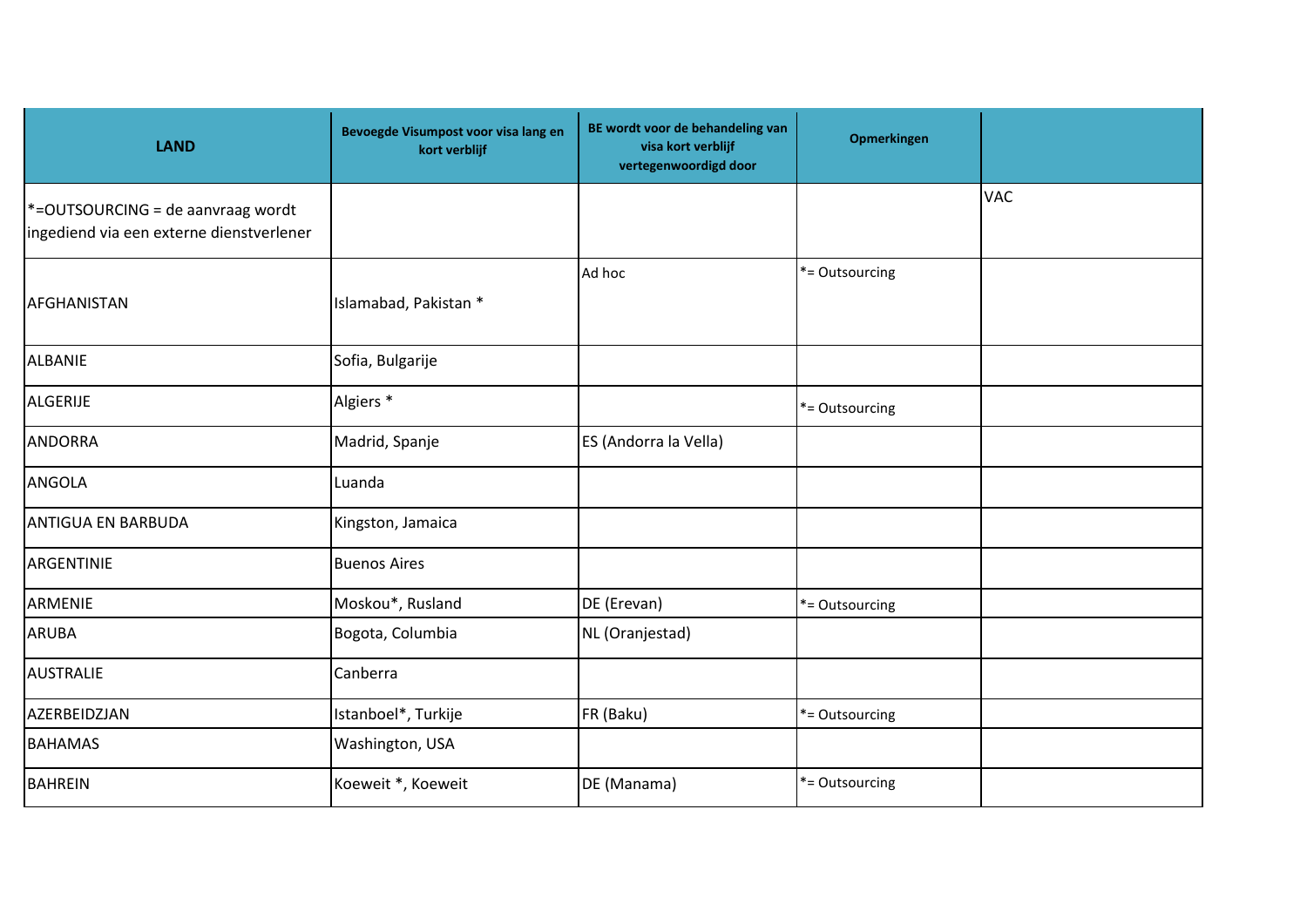| BANGLADESH                | New Delhi*, India           | SE (Dhaka)                                | *= Outsourcing    |  |
|---------------------------|-----------------------------|-------------------------------------------|-------------------|--|
| <b>BARBADOS</b>           | Kingston, Jamaica           |                                           |                   |  |
| BELARUS (Wit-Rusland)     | Moskou*, Rusland            | DE (Minsk)                                | *= Outsourcing    |  |
| <b>BELIZE</b>             | Mexico, Mexico              |                                           |                   |  |
| <b>BENIN</b>              | Abidjan *                   | FR (Cotonou)                              | *= Outsourcing    |  |
| <b>BHUTAN</b>             | New Delhi*, India           |                                           | *= Outsourcing    |  |
| <b>BOLIVIA</b>            | Lima, Peru                  | ES (La Paz en Santa Cruz de la<br>Sierra) |                   |  |
| <b>BOSNIE-HERZEGOVINA</b> | Zagreb, Kroatië             | NL (Sarajevo)                             |                   |  |
| <b>BOTSWANA</b>           | Johannesburg *, Zuid-Afrika | FR (Gaborone)                             | $*$ = Outsourcing |  |
| <b>BRAZILIE</b>           | Sao Paulo                   |                                           |                   |  |

| <b>BRUNEI (DARUSSALAM)</b>    | Kuala Lumpur        |                 |                   |  |
|-------------------------------|---------------------|-----------------|-------------------|--|
| <b>BULGARIJE</b>              | Sofia               |                 |                   |  |
| <b>BURKINA FASO</b>           | Ouagadougou         |                 |                   |  |
| <b>BURUNDI</b>                | Bujumbura           |                 |                   |  |
| <b>CAMBODJA</b>               | Bangkok*, Thailand  | FR (Phnom Penh) | $*$ = Outsourcing |  |
| <b>CANADA</b>                 | Montreal            |                 |                   |  |
| CENTRAAL-AFRIKAANSE REPUBLIEK | Yaoundé *, Kameroen | FR (Bangui)     | $*$ = Outsourcing |  |
| <b>CHILI</b>                  | Santiago de Chili   |                 |                   |  |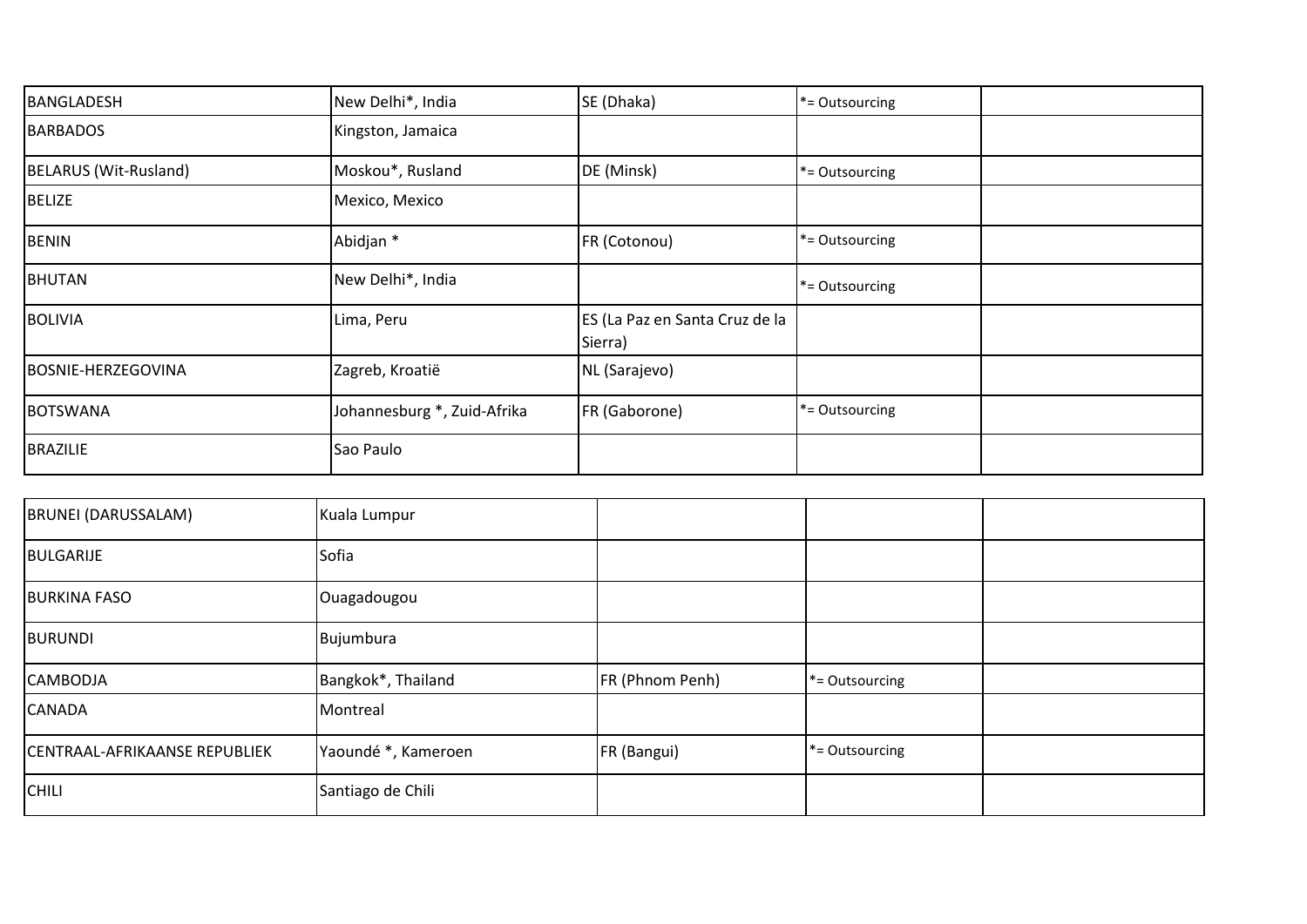| <b>CHINA</b>                  | Peking* - Shanghai* -<br>Guangzhou/Canton* - Hong Kong |                                   | *= Outsourcing |
|-------------------------------|--------------------------------------------------------|-----------------------------------|----------------|
| <b>COLOMBIA</b>               | Bogota                                                 |                                   |                |
| <b>COMOREN</b>                | Nairobi*, Kenya                                        | FR (Moroni)                       | *= Outsourcing |
| CONGO (DEMOCRATISCHE REP.)    | Kinshasa, Lubumbashi                                   |                                   |                |
| <b>CONGO (REPUBLIEK)</b>      | Kinshasa                                               | FR (Brazzaville, Pointe<br>Noire) |                |
| <b>COSTA RICA</b>             | Panama, Panama                                         | NL (San José)                     |                |
| <b>CUBA</b>                   | Havana                                                 |                                   |                |
| <b>CURACAO</b>                | Bogota, Colombia                                       | NL (Willemstad)                   |                |
| <b>CYPRUS</b>                 | Athene, Griekenland                                    | DE (Nicosia)                      |                |
| <b>DENEMARKEN</b>             | Helsinki, Finland                                      |                                   |                |
| <b>DJIBOUTI</b>               | Addis Abeba*, Ethiopië                                 | FR (Djibouti)                     | *= Outsourcing |
| <b>DOMINICA</b>               | Kingston, Jamaica                                      |                                   |                |
| <b>DOMINICAANSE REPUBLIEK</b> | Havana                                                 | NL (Santo Domingo)                |                |
| <b>DUITSLAND</b>              | Berlijn                                                |                                   |                |
| <b>ECUADOR</b>                | Lima, Peru                                             | FR (Quito)                        |                |
| <b>EGYPTE</b>                 | Caïro *                                                |                                   | *= Outsourcing |
| <b>EL SALVADOR</b>            | Panama, Panama                                         | ES (San Salvador)                 |                |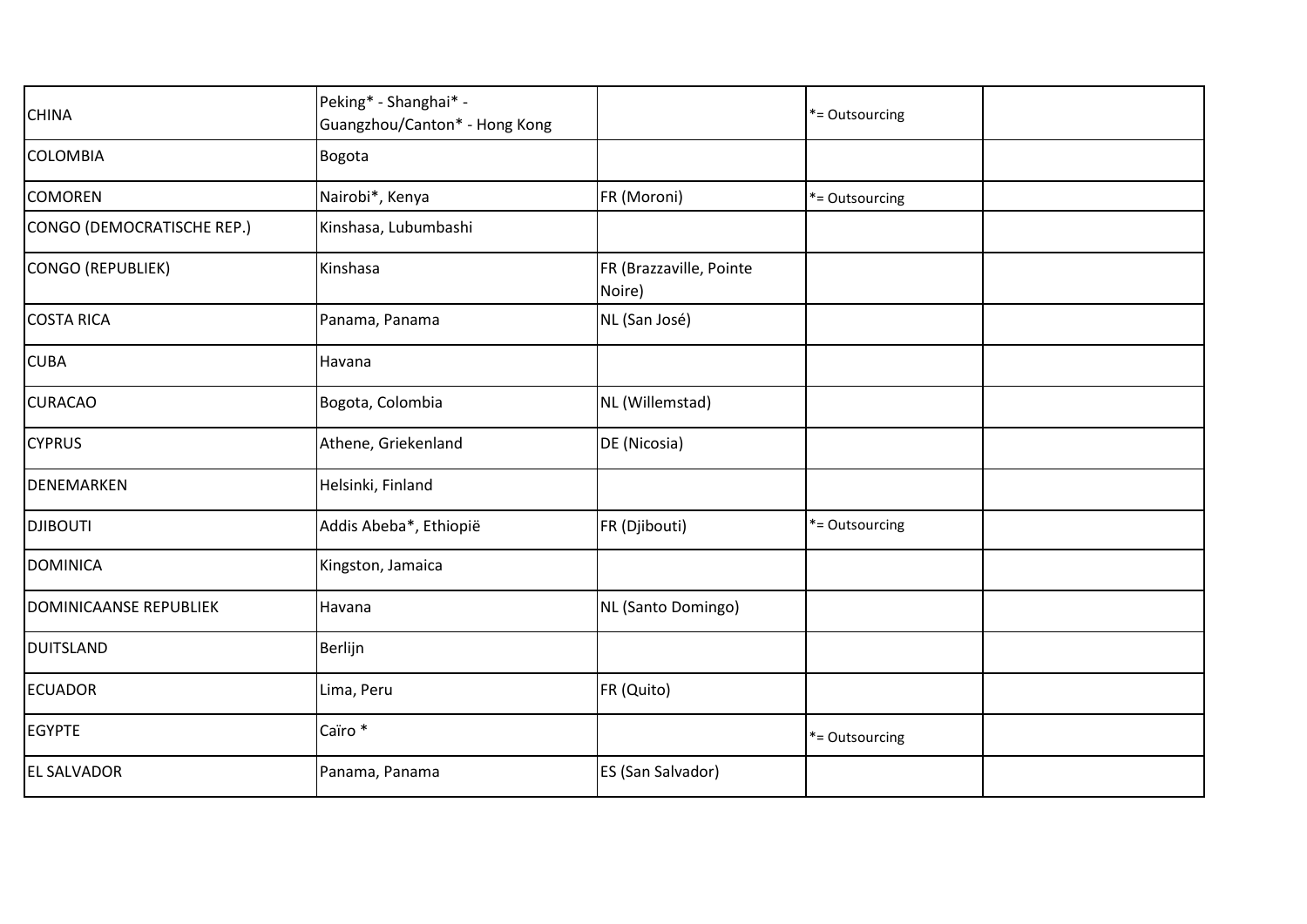| <b>EQUATORIAAL GUINEA</b> | Yaoundé *, Kameroen  |                 | ES (Malabo)           | *= Outsourcing  |  |
|---------------------------|----------------------|-----------------|-----------------------|-----------------|--|
| ERITREA                   | Kenya *, Nairobi     | IT (Asmara)     |                       | *= Outsourcing  |  |
|                           |                      |                 |                       |                 |  |
| <b>ESTLAND</b>            | Helsinki, Finland    |                 |                       |                 |  |
| <b>ETHIOPIE</b>           | Addis Abeba *        |                 |                       | *= Outsourcing  |  |
| FIJI                      | Canberra, Australië  |                 | Canberra, Australië   |                 |  |
| FILIPIJNEN                | Manilla *            |                 |                       | *= Outsourcing  |  |
| <b>FINLAND</b>            | Helsinki             |                 |                       |                 |  |
| <b>FRANKRIJK</b>          | Parijs               |                 |                       |                 |  |
| <b>GABON</b>              | Yaoundé *, Kameroen  | FR (Libreville) |                       | *= Outsourcing  |  |
| <b>GAMBIA</b>             | Dakar *, Senegal     |                 |                       | *= Outsourcing  |  |
| <b>GEORGIE</b>            | Istanbul*, Turkije   | NL (Tbilisi)    |                       | *= Outsourcing  |  |
| <b>GHANA</b>              | Abidjan *, Ivoorkust | CH (Accra)      |                       | *= Outsourcing  |  |
| <b>GRENADA</b>            | Kingston, Jamaica    |                 |                       |                 |  |
| GRIEKENLAND               | Athene               |                 |                       |                 |  |
| <b>GROOT-BRITTANNIE</b>   | Londen*              |                 |                       | * = Outsourcing |  |
| <b>GUATEMALA</b>          | Panama, Panama       |                 | <b>ES</b> (Guatemala) |                 |  |
| <b>GUINEE</b>             | Dakar *, Senegal     |                 |                       | * = Outsourcing |  |
| <b>GUINEE-BISSAU</b>      | Dakar *, Senegal     | PT (Bissau)     |                       | * = Outsourcing |  |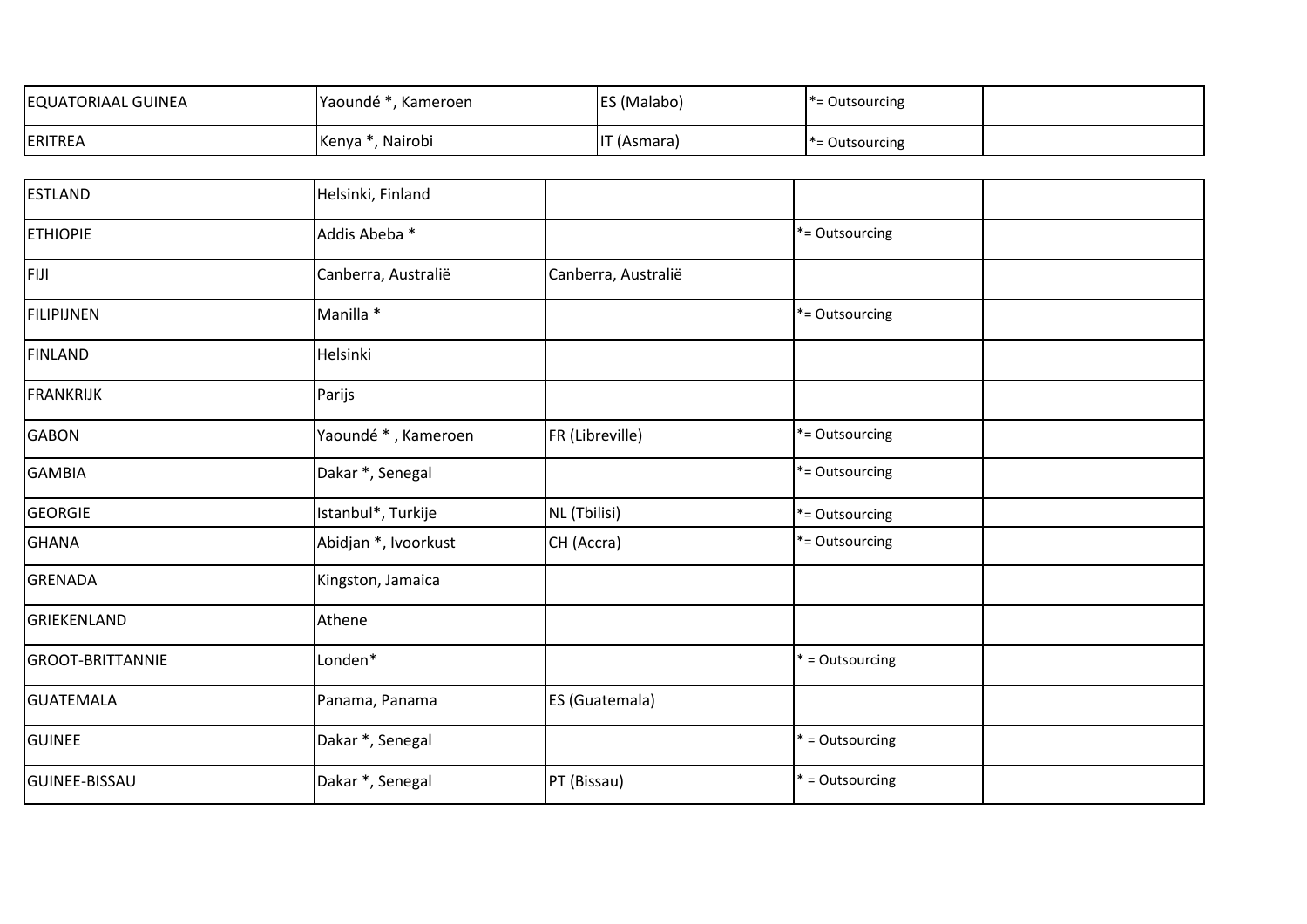| <b>GUYANA</b>     | Kingston, Jamaica                       |                                                                                                                                                            |                                                 |                |
|-------------------|-----------------------------------------|------------------------------------------------------------------------------------------------------------------------------------------------------------|-------------------------------------------------|----------------|
| <b>HAITI</b>      | Havana, Cuba                            | FR (Port-au-Prince)                                                                                                                                        |                                                 |                |
| <b>HONDURAS</b>   | Panama, Panama                          | ES (Tegucigalpa)                                                                                                                                           |                                                 |                |
| <b>HONGARIJE</b>  | Boedapest                               |                                                                                                                                                            |                                                 |                |
| HONG-KONG (China) | Hong Kong                               |                                                                                                                                                            |                                                 |                |
| <b>IERLAND</b>    | <b>Dublin</b>                           |                                                                                                                                                            |                                                 |                |
| <b>IJSLAND</b>    | Helsinki, Finland                       |                                                                                                                                                            |                                                 |                |
| <b>INDIA</b>      | New Delhi* - Mumbai*                    |                                                                                                                                                            | * = Outsourcing - ook<br>bureau in<br>Bangalore | o.a. Bangalore |
| <b>INDONESIE</b>  | Jakarta                                 | NL (Jakarta)                                                                                                                                               |                                                 |                |
| <b>IRAK</b>       | Erbil <sup>*</sup><br>Amman *, Jordanië | Erbil<br>CZ (Bagdad) enkel voor houders van<br>diplomatieke en dienstpaspoorten<br>die reizen voor officiële redenen en<br>DD pp om off. redenen (EU/NAVO) | * = Outsourcing                                 |                |
| <b>IRAN</b>       | Teheran*                                |                                                                                                                                                            | * = Outsourcing                                 |                |
| <b>ISRAEL</b>     | <b>Tel Aviv</b>                         |                                                                                                                                                            |                                                 |                |

| <b>ITALIE</b>    | Rome      |                   |  |
|------------------|-----------|-------------------|--|
| <b>IVOORKUST</b> | Abidjan * | $* =$ Outsourcing |  |
| <b>JAMAICA</b>   | Kingston  |                   |  |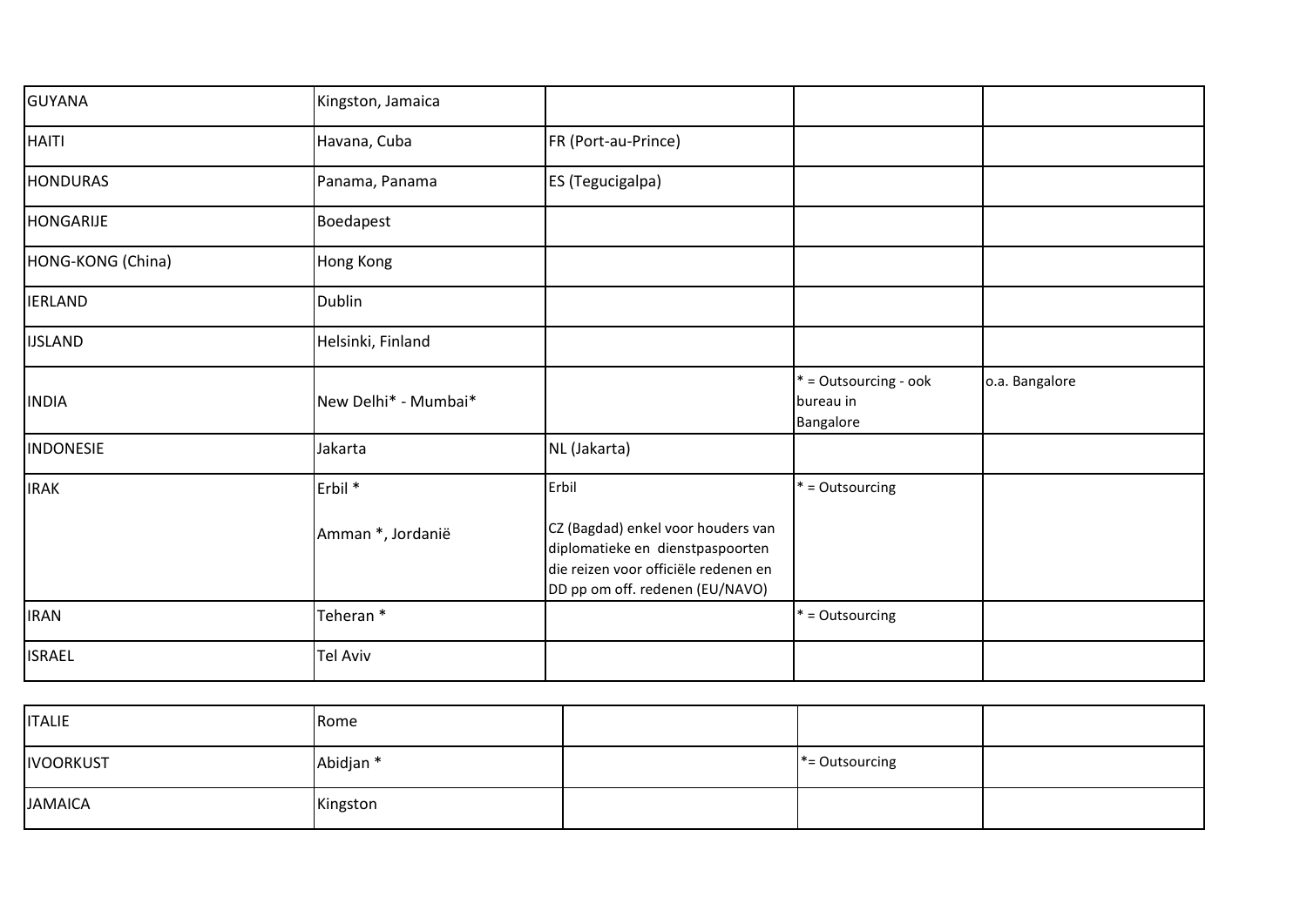| <b>JAPAN</b>         | Tokyo                       |                         |                |  |
|----------------------|-----------------------------|-------------------------|----------------|--|
| <b>JEMEN</b>         | Ryadh*, Saoudie-Arabië      | FR (Sanaa)              | *= Outsourcing |  |
| <b>JORDANIE</b>      | Amman *                     |                         | *= Outsourcing |  |
| KAAPVERDIE           | Dakar *, Senegal            | PT (Praia)              | *= Outsourcing |  |
| <b>KAMEROEN</b>      | Yaoundé *                   |                         | *= Outsourcing |  |
| KAZACHSTAN           | Moskou*, Rusland            | HU (Almaty) AT (Astana) | *= Outsourcing |  |
| <b>KENIA</b>         | Nairobi*                    |                         | *= Outsourcing |  |
| KIRGHIZSTAN          | Moskou*, Rusland            | DE (Bisjkek)            | *= Outsourcing |  |
| KIRIBATI             | Canberra, Australië         |                         |                |  |
| <b>KOEWEIT</b>       | Koeweit *                   |                         | *= Outsourcing |  |
| <b>KOSOVO</b>        | Sofia, Bulgarije            | CH (Pristina)           |                |  |
| <b>KROATIE</b>       | Zagreb                      |                         |                |  |
| LAOS                 | Bangkok*, Thailand          | FR (Vientiane)          | *= Outsourcing |  |
| <b>LESOTHO</b>       | Johannesburg *, Zuid-Afrika |                         | *= Outsourcing |  |
| <b>LETLAND</b>       | Warschau, Polen             |                         |                |  |
| <b>LIBANON</b>       | Beiroet*                    |                         | *= Outsourcing |  |
| LIBERIA              | Abidjan *, Ivoorkust        |                         | *= Outsourcing |  |
| LIBIE                | Tunis*, Tunesië             |                         | *= Outsourcing |  |
| <b>LIECHTENSTEIN</b> | Bern, Zwitserland           |                         |                |  |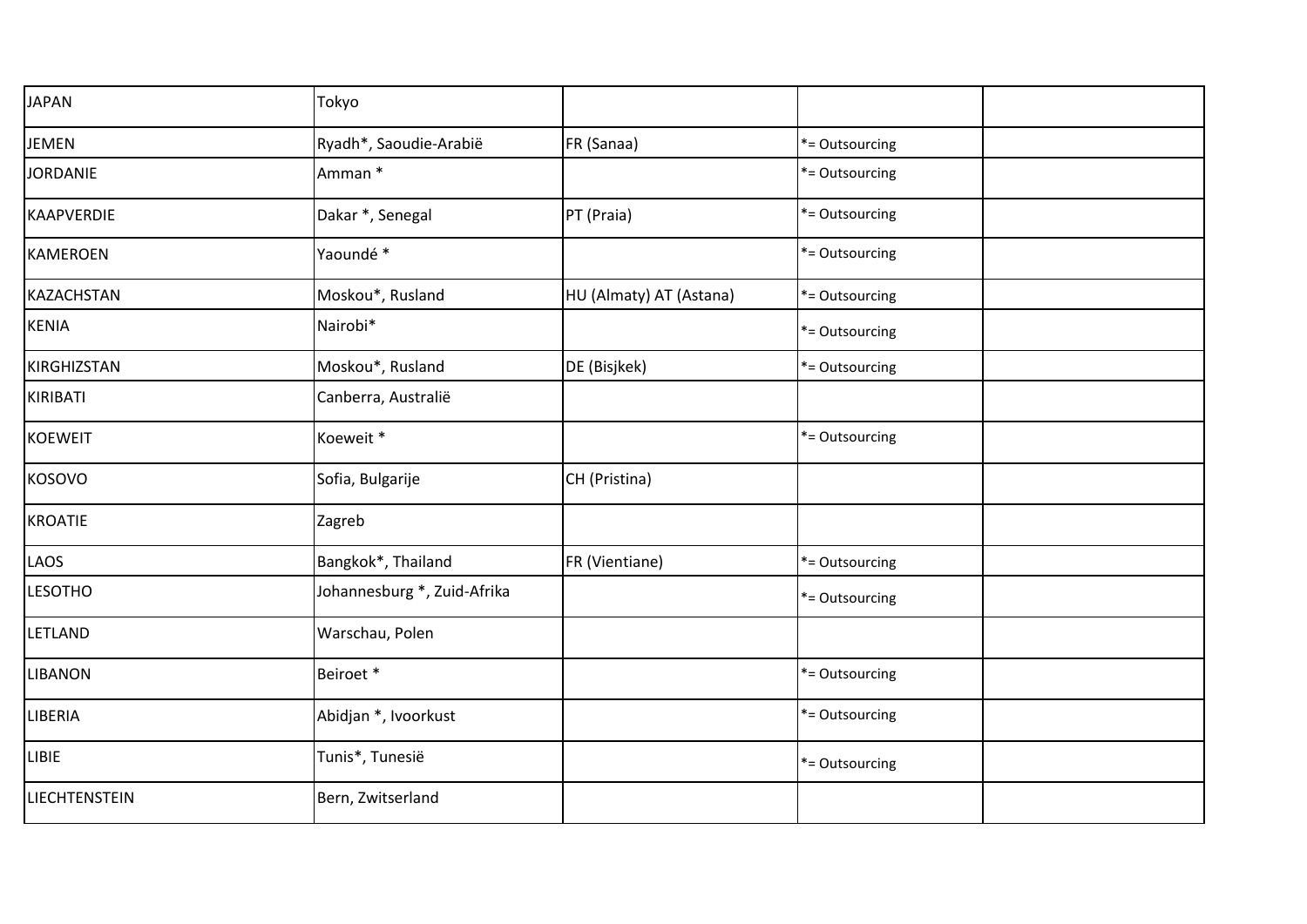| <b>LITOUWEN</b>   | Warschau, Polen         |                   |                   |  |
|-------------------|-------------------------|-------------------|-------------------|--|
| <b>LUXEMBURG</b>  | Parijs, Frankrijk       |                   |                   |  |
| MACEDONIE (FYROM) | Sofia, Bulgarije        | NL (Skopje)       |                   |  |
| <b>MADAGASCAR</b> | Nairobi*, Kenya         | FR (Antananarivo) | $* =$ Outsourcing |  |
| <b>MALAWI</b>     | Dar Es Salaam, Tanzania | NO (Lilongue)     |                   |  |
| <b>MALDIVEN</b>   | New Delhi*, India       |                   | $* =$ Outsourcing |  |

| <b>MALEISIE</b>   | Kuala Lumpur               |                   |                   |  |
|-------------------|----------------------------|-------------------|-------------------|--|
| <b>MALI</b>       | Ouagadougou, Burkina Faso  | NL (Bamako)       |                   |  |
| <b>MALTA</b>      | Rome, Italië               | FR (Valetta)      |                   |  |
| <b>MAROKKO</b>    | Rabat*                     |                   | * = Outsourcing   |  |
| MAURITANIE        | Dakar *, Senegal           | FR (Nouakchott)   | * = Outsourcing   |  |
| <b>MAURITIUS</b>  | Dar Es Salaam, Tanzania    | FR (Port Louis)   |                   |  |
| <b>MEXICO</b>     | Mexico stad                |                   |                   |  |
| <b>MOLDAVIE</b>   | Boekarest, Roemenië        | HU (Chisinau)     |                   |  |
| <b>MONACO</b>     | Parijs, Frankrijk          | FR (Monaco)       |                   |  |
| <b>MONGOLIE</b>   | Peking *, China            | DE (Oulaanbaatar) | *= Outsourcing    |  |
| <b>MONTENEGRO</b> | Belgrado, Servië           | SI (Podgorica)    |                   |  |
| MOZAMBIQUE        | Johannesburg*, Zuid-Afrika | NL (Maputo)       | $*$ = Outsourcing |  |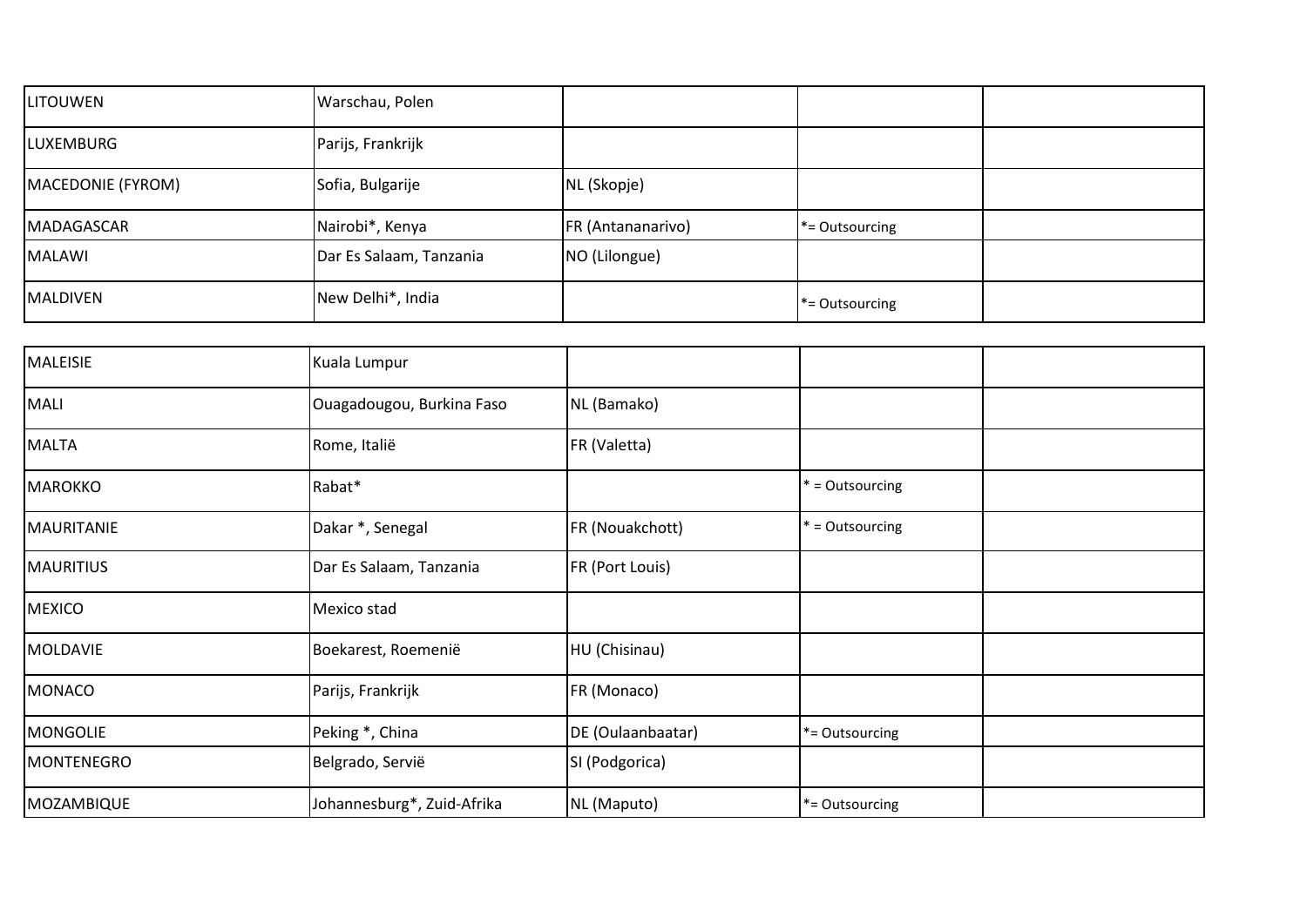| MYANMAR (BIRMA)                   | Bangkok*, Thailand          | DE (Rangoon)    | *= Outsourcing  |            |
|-----------------------------------|-----------------------------|-----------------|-----------------|------------|
| <b>NAMIBIE</b>                    | Johannesburg*, Zuid-Afrika  | DE (Windhoek)   | *= Outsourcing  |            |
| <b>NAURU</b>                      | Canberra, Australië         |                 |                 |            |
| NEDERLAND                         | Den Haag                    |                 |                 |            |
| <b>NEPAL</b>                      | New Delhi*, India           | DE (Kathmandu)  | *= Outsourcing  |            |
| NICARAGUA                         | Panama, Panama              | ES (Managua)    |                 |            |
| NIEUW-ZEELAND                     | Canberra, Australië         | NL (Wellington) |                 |            |
| <b>NIGER</b>                      | Ouagadougou, Burkina Faso   | FR (Niamey)     |                 |            |
| <b>NIGERIA</b>                    | Abuja*                      |                 | = Outsourcing   | o.a. Lagos |
| NOORD-KOREA (Dem. Volksrepubliek) | Seoel, Zuid-Korea           |                 |                 |            |
| NOORWEGEN                         | Helsinki, Finland           |                 |                 |            |
| <b>OEGANDA</b>                    | Kampala *                   |                 | * = Outsourcing |            |
| <b>OEKRAINE</b>                   | Kiev*                       |                 | * = Outsourcing |            |
| <b>OEZBEKISTAN</b>                | Moskou*, Rusland            | FR (Tasjkent)   | *= Outsourcing  |            |
| <b>OMAN</b>                       | Ryadh (Saoedi Arabië)*, VAE | NL (Muscat)     | *= Outsourcing  |            |
| OOSTENRIJK                        | Wenen                       |                 |                 |            |

| OOST-TIMOR      | Jakarta, Indonesië |                   |  |
|-----------------|--------------------|-------------------|--|
| <b>PAKISTAN</b> | Islamabad*         | $* =$ Outsourcing |  |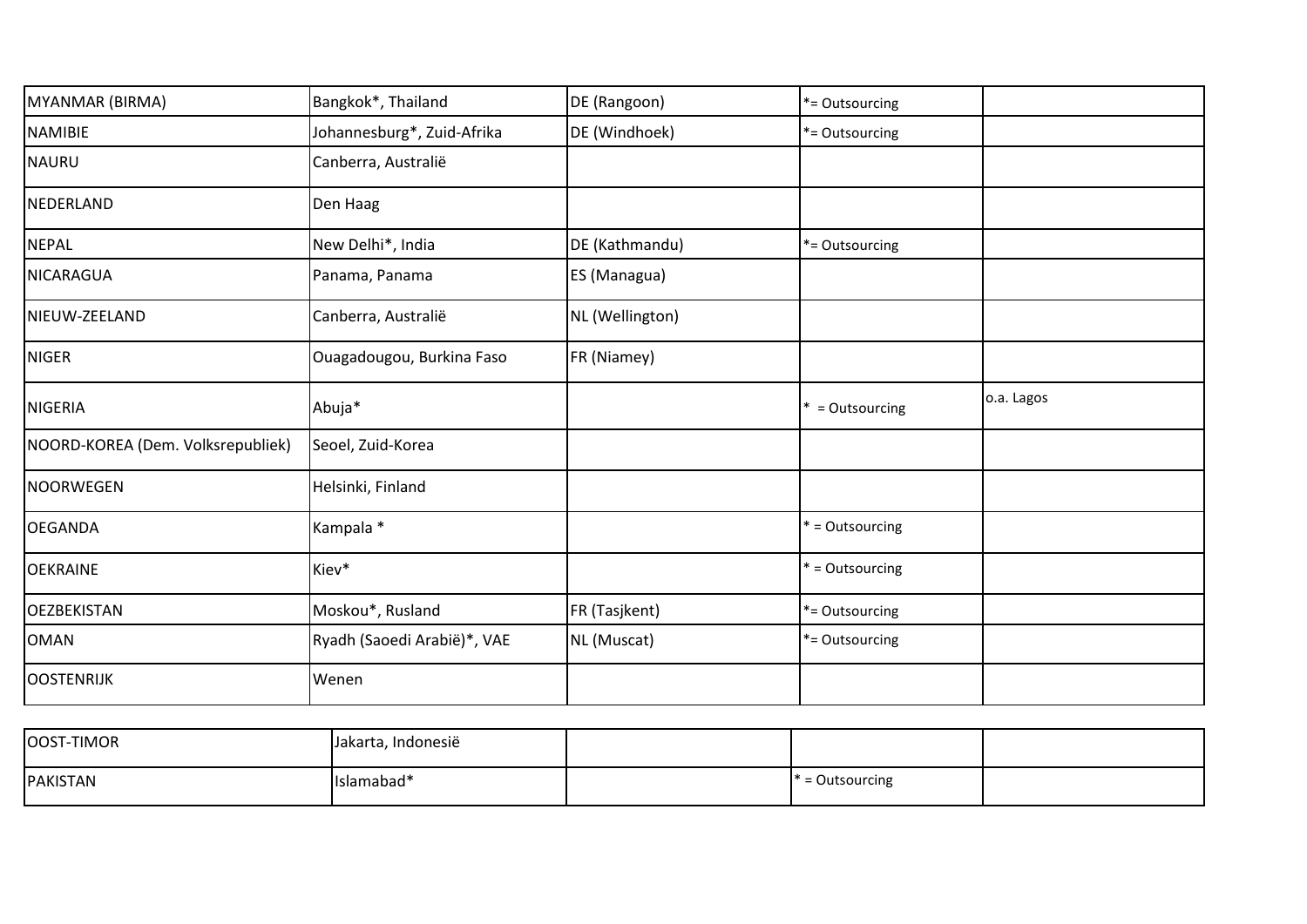| <b>PALESTIJNSE GEBIEDEN</b>    | Jeruzalem*               |                  | *= Outsourcing                                         |                      |
|--------------------------------|--------------------------|------------------|--------------------------------------------------------|----------------------|
| PANAMA                         | Panama, Panama           |                  |                                                        |                      |
| PAPOEA-NIEUW-GUINEA            | Canberra, Australië      |                  |                                                        |                      |
| PARAGUAY                       | Buenos Aires, Argentinië | ES (Asuncion)    |                                                        |                      |
| PERU                           | Lima                     |                  |                                                        |                      |
| <b>POLEN</b>                   | Warschau                 |                  |                                                        |                      |
| PORTUGAL                       | Lissabon                 |                  |                                                        |                      |
| <b>QATAR</b>                   | Doha *                   |                  | *= Outsourcing                                         |                      |
| ROEMENIE                       | <b>Boekarest</b>         |                  |                                                        |                      |
| <b>RUSSISCHE FEDERATIE</b>     | Moskou*                  | LT (kaliningrad) | * = Outsourcing - ook<br>bureau in Sint-<br>Petersburg | o.a. Sint-Petersburg |
| <b>RWANDA</b>                  | Kigali <sup>*</sup>      |                  | *= Outsourcing                                         |                      |
| <b>SAINT KITTS ET NEVIS</b>    | Kingston, Jamaica        |                  |                                                        |                      |
| <b>SAINT LUCIA</b>             | Kingston, Jamaica        | FR (Castries)    |                                                        |                      |
| SAINT VINCENT EN DE GRENADINES | Kingston, Jamaica        |                  |                                                        |                      |
| SALOMONSEILANDEN               | Canberra, Australië      |                  |                                                        |                      |
| <b>SAMOA</b>                   | Canberra, Australië      |                  |                                                        |                      |
| <b>SAN MARINO</b>              | Rome, Italië             | IT (San Marino)  |                                                        |                      |
| <b>SAO TOME EN PRINCIPE</b>    | Luanda, Angola           | PT (Sao Tomé)    |                                                        |                      |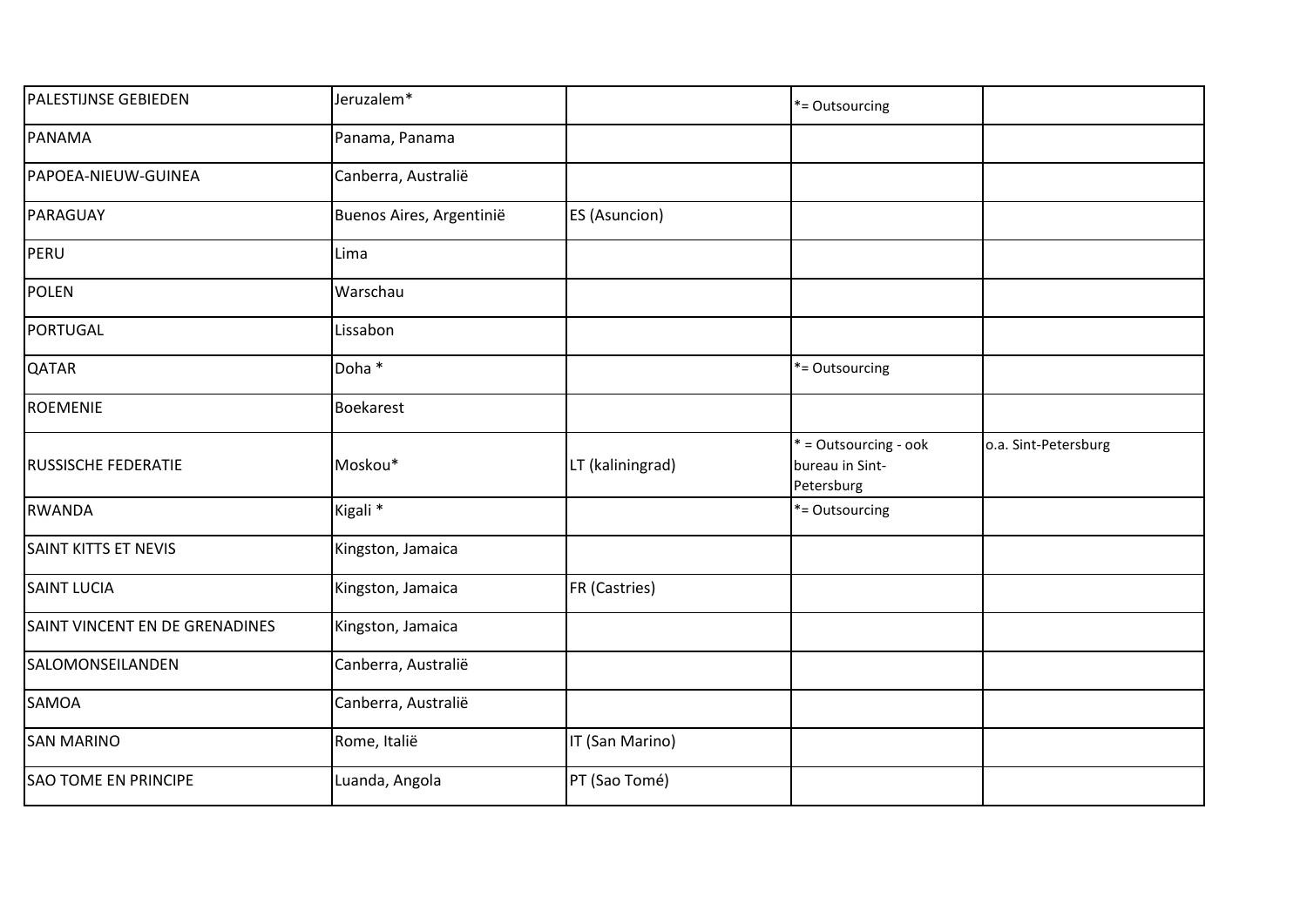| SAUDI-ARABIE        | Ryadh*               | *= Outsourcing |  |
|---------------------|----------------------|----------------|--|
| SENEGAL             | Dakar*               | *= Outsourcing |  |
| <b>SERVIE</b>       | Belgrado             |                |  |
| <b>SEYCHELLEN</b>   | Nairobi*, Kenya      | *= Outsourcing |  |
| <b>SIERRA LEONE</b> | Abidjan *, Ivoorkust | *= Outsourcing |  |
| SINGAPORE           | Singapore            |                |  |
| SLOVAKIJE           | Wenen, Oostenrijk    |                |  |
| <b>SLOVENIE</b>     | Zagreb, Kroatië      |                |  |

| SOEDAN              | Caïro*, Egypte                                                                                              | NL (Karthoum)   | *= Outsourcing |
|---------------------|-------------------------------------------------------------------------------------------------------------|-----------------|----------------|
| <b>SOMALIE</b>      | Nairobi*, Kenya                                                                                             |                 | *= Outsourcing |
| SPANJE              | Madrid                                                                                                      |                 |                |
| <b>SRI LANKA</b>    | New Delhi*, India                                                                                           | CH (Colombo)    | *= Outsourcing |
| <b>SURINAME</b>     | Kingston, Jamaica                                                                                           | NL (Paramaribo) |                |
| SWAZILAND           | Johannesburg *, Zuid-Afrika                                                                                 |                 | *= Outsourcing |
| <b>SYRIE</b>        | Beirut *, Libanon (visa lang verblijf<br>mogen ook<br>ingediend worden in Ankara,<br>Istanboel en<br>Amman) |                 | *= Outsourcing |
| <b>TADZJIKISTAN</b> | Moskou*, Rusland                                                                                            | DE (Dusjanbe)   | *= Outsourcing |
| <b>TAIWAN</b>       | Taipei                                                                                                      |                 |                |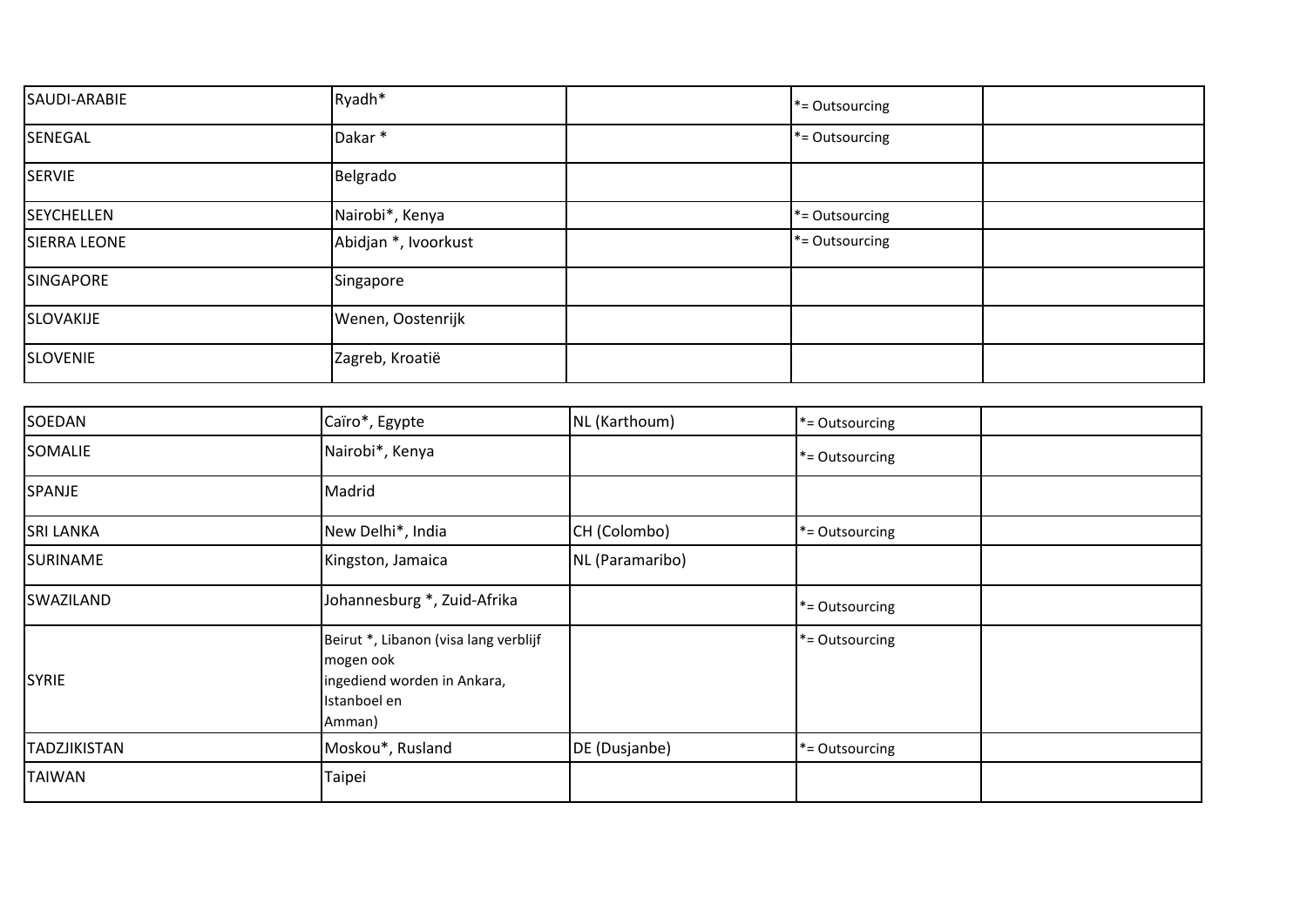| <b>TANZANIA</b>                     | Dar Es Salaam                                             |                    |                 |  |
|-------------------------------------|-----------------------------------------------------------|--------------------|-----------------|--|
| <b>THAILAND</b>                     | Bangkok *                                                 |                    | *= Outsourcing  |  |
| <b>TOGO</b>                         | Abidjan *                                                 | FR (Lomé)          | *= Outsourcing  |  |
| <b>TONGA</b>                        | Canberra, Australië                                       |                    |                 |  |
| TRINIDAD EN TOBAGO                  | Kingston, Jamaica                                         | NL (Port-of-Spain) |                 |  |
| <b>TSJAAD</b>                       | Ouagadougou*, Burkina Faso                                | FR (Ndjamena)      | *= Outsourcing  |  |
| <b>TSJECHIË</b>                     | Praag                                                     |                    |                 |  |
| <b>TUNESIE</b>                      | Tunis <sup>*</sup>                                        |                    | *= Outsourcing  |  |
| <b>TURKIJE</b>                      | Ankara* - Istanboel*                                      |                    | * = Outsourcing |  |
| TURKMENISTAN                        | Istanbul, Turkije                                         | DE (Asjchabad)     | = Outsourcing   |  |
| TUVALU                              | Canberra, Australië                                       |                    |                 |  |
| <b>URUGUAY</b>                      | Buenos Aires, Argentinië                                  | ES (Montevideo)    |                 |  |
| VANUATU                             | Canberra, Australië                                       | FR (Vila)          |                 |  |
| VATICAANSTAD                        | Rome, Italië                                              |                    |                 |  |
| VENEZUELA                           | Lima, Peru                                                | NL (Caracas)       |                 |  |
| <b>VERENIGDE ARABISCHE EMIRATEN</b> | Abu Dhabi <sup>*</sup>                                    |                    | *= Outsourcing  |  |
| <b>VERENIGDE STATEN</b>             | Atlanta -<br>Washington -<br>Los<br>Angeles - New<br>York |                    |                 |  |